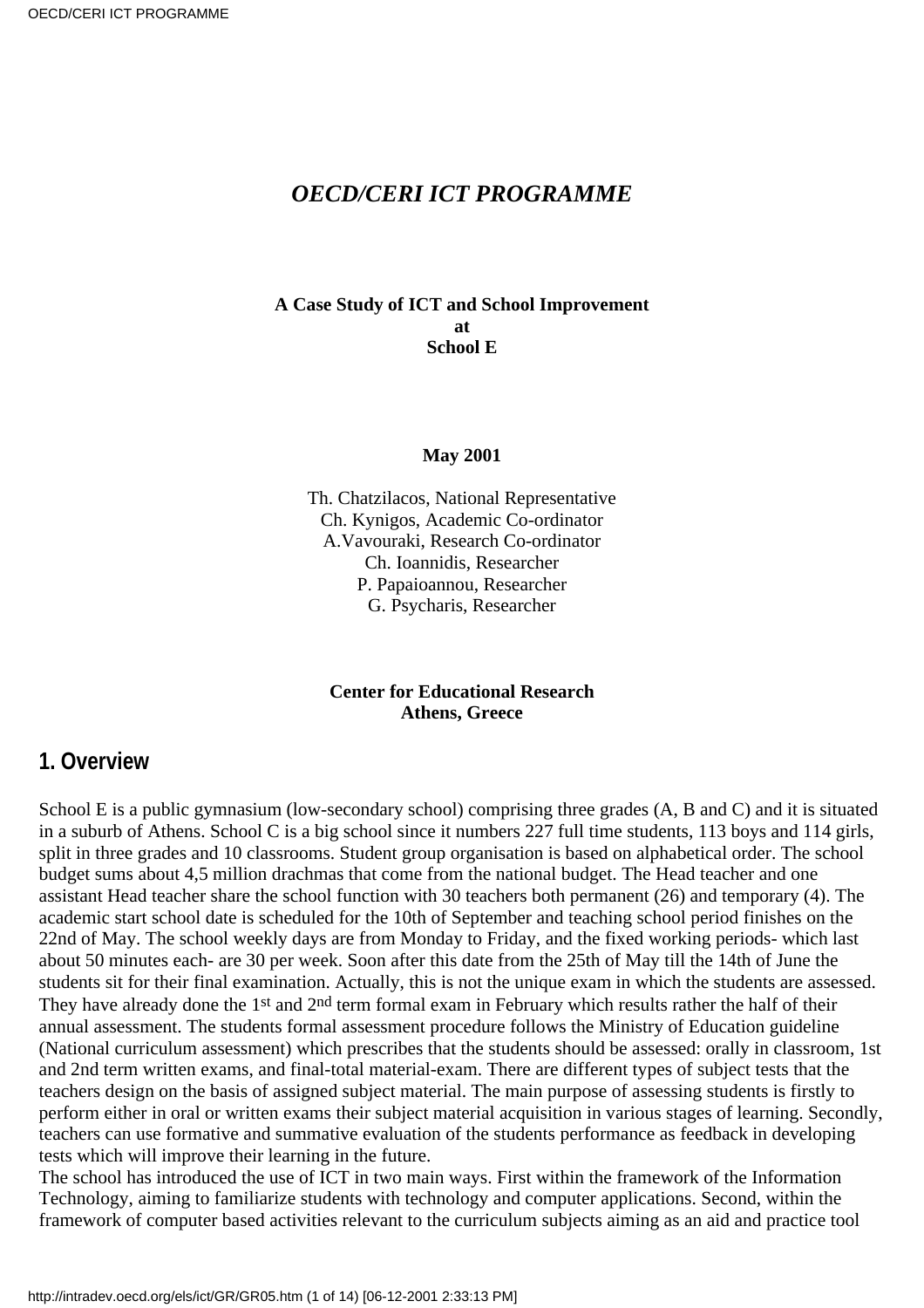adding to the traditional instruction/learning process. The headmaster of the school confirms the hypothesis that the school passed from the traditional use of information technology to computer based activities through the procedure of, old technology networking machines in 1986.

All students attend Information Technology session once a week, while students access to the computer lab within the framework of other curriculum subjects differs much as this is related to specific teachers that use ICT in their teaching. So, there are students that enter the lab only with their IT teacher once a week. There are students that enter the lab with their IT teacher once a week and 3-4 times a year more with another teacher. There are students that have been into the lab with more teachers and thus for much more times.

Most of the teachers that use ICT in their teaching enriched their teaching by giving the opportunity to their students to use modern multidynamic tools. There is a very positive climate in the school in relation to the computer use and all the school community tries hard to integrate them into the different curriculum subjects. The presence of technical spesialist in the lab during the lesson ensures unobstructed implementation of the computer-based activities and the ongoing in-service training seems to encourage teachers to get involved with ICT use. However, most of them do not manage to shift their students learning to student centred approaches. It will need more time for the teachers to reflect on these first try outs and move forward to the next step of using the computer to upgrade their own teaching objectives.

# **2. Overview of the Past**

As mentioned before the school introduced the use of computers in the school schedule in two main ways. First within the framework of the Information Technology, aiming to familiarize students with technology and computer applications. Second, within the framework of computer based activities relevant to the curriculum subjects aiming as an aid and practice tool adding to the traditional instruction/learning process.

The headmaster of the school confirms the hypothesis that the school passed from the traditional use of information technology to computer based activities through the procedure of, old technology networking machines in1986.

The Ministry of Education in collaboration with ITY were the first to suggest teachers to adopt the Odessia project together with the precious effort provided by trainers and the information technology positioned person who technically supported the whole process.

The most important thing in this case seems to be also revealed from the Headmaster s interview data who mentioned that the school had a fight before establishing the Odessia project, as many schools claimed participation.

Finally, the teachers mainly supported the effort although they had had some reservations at the beginning. *As for the resistance T3 argues that some teachers had had personal reasons not to participate, while others consider technology a positive thing but to be controlled.*

As for the training the headmaster thinks that it was inadequate for all specialized teachers involved in the project except the Greek Language teachers who were frequently trained during the previous year sessions and therefore they were rather ready to start this academic year. Additionally, he highlighted the importance of both, training and availability of CD-ROM material for each subject distinguishing between teachers enthusiasm and instruction material:

 *we have got the turbo car but we have ran out of fuel*

*Training played the central role in establishing, applying, and integrating the reform, teachers argue that 40 hours of introductory learning in both computer use and educational instruction were just the minimum offered to start with it. Since then little was done for the teachers to be developed. The only educational and technical support was provided by the special positioned technical person who, as it was observed in the experimental instructions basically supported the teachers in their technical problems than evaluating and receiving feedback from the teachers instruction and students learning process.*

Teachers also argued that mainly lack of daily technical support and training on the computer use on pedagogical issues are the reasons that computer use were not diffused more into the school. As already mentioned, teachers argued that more of their colleagues would have taken their students into the computer lab, if they had had someone to support them before and during the time they used the computer lab. In-service training provided was adequate to familiarise them with basic computer use, but not adequate to make them feel competent and confident enough to integrate computers within their teaching.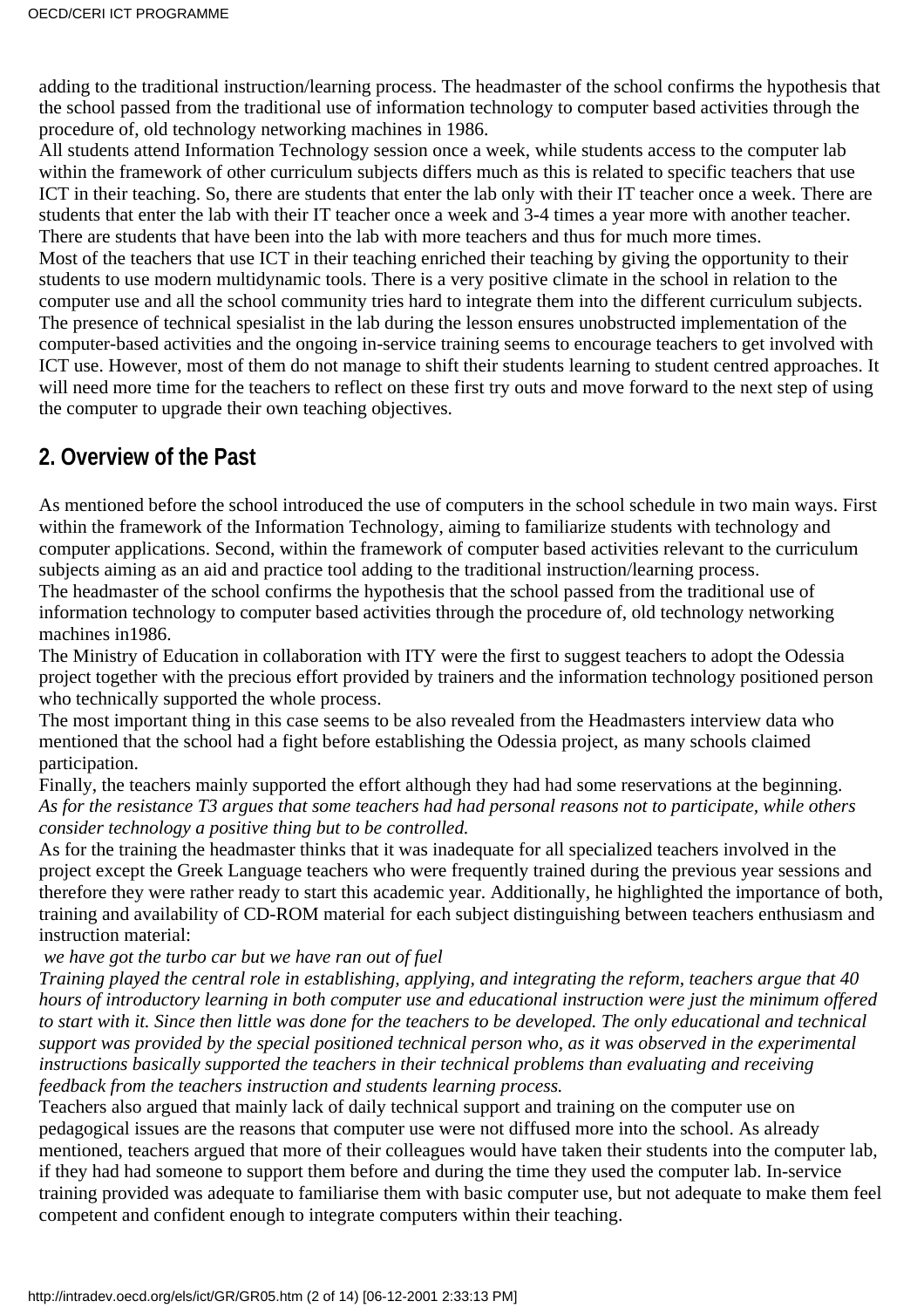# **3. Overview of the Present**

# **3.1 ICT in the classroom**

During the visit of the research team at the school E twelve teaching sessions were observed. The observed sessions can be divided in three groups according to the types of the software used and subsequently to the kind of the teaching scenarios which were developed: a) sessions during which interactive educational software was used (two science and two music sessions), b) sessions during which students had to collect and elaborate information from a web site regarding a selected topic (two history sessions, one in technology and one in Greek literature) and c) sessions during which Power Point applications were used providing information and presenting students with tasks (three mathematics sessions and one session in Greek language). Most of the organised computer-based activities were based on specific units of the national curriculum.

#### **a) Use of interactive educational software**

Two sessions in physics taught by the same teacher TZ were observed. Students of the 8<sup>th</sup> and 9<sup>th</sup> grades participated in these sessions. They were both based on educational software drawn from a web site [\(http://www.spin.gr\)/.](http://www.spin.gr)/) The software presented the students of the 9th grade with the simulation of the function of a current generator, while the 8<sup>th</sup> graders observed an experiment concerning the variation with height of the hydrostatic pressure. In both occasions the students were able to interact with the software. They could vary the value of different parameters (e.g. the rotation velocity, the direction of the rotation or the kind of the liquid) and observe changes in the value of others (e.g. the electric current or the hydrostatic pressure). They could also simultaneously observe graphs presenting the variation of the value of some parameters with others (e.g. Voltage with time). Students worked in groups of two or three persons. Each group was provided with a task-paper. The task-paper contained questions as well as information regarding the topic studied. There were questions asking the students to anticipate the outcome of the experiment such as the variation of the value of a parameter (e.g. the hydrostatic pressure) when the value of another parameter was changed (e.g. the kind of the liquid). Students were also asked to observe the simulation of the experiment, to take measures and evaluate their predictions. They were also asked to make graphs or use graphs presenting the variation of parameters and to explain their observations. The students collaborated successfully, each group working at its own pace, while the teacher intervened in the work of the groups in order to encourage the students or to provide explanations. The two music sessions we observed were also based on the use of an interactive software (Encore 4). The software is designed to give to the user the ability to compose music, using a library of music symbols and of music instruments and to listen to his/her composition as it is reproduced by the computer. In the two sessions we observed the music teacher (TX) asked the students to follow his instructions step by step. He asked them to write on a staff, appearing on the screen, a small well-known piece of music using music symbols from a library, also appearing on the screen. The students working in groups of two persons followed his instructions. When they had finished the teacher asked them to select a music instrument (a violin) and set the computer to reproduce the composition. By listening to the music the students of each group, could localize and correct possible mistakes in the composition. Finally, the teacher asked the students to make changes to the tempo of the music piece and listen to the music reproduced. The teacher was very instructive and we cannot say that the students really interacted with the software or had the opportunity to create something new or to explore how the different parameters (tempo, instruments) affect the music produced.

### **b) Collecting and elaborating information from web sites**

During our visit in school E we observed four teaching sessions which were based on the use of internet. Teacher TL taught 7th and 8th graders Greek literature and History respectively. In both sessions the teacher TL followed the same procedure. She gave to the students task-papers where each student separately had to reply to certain questions. The teacher asked the students to visit selected sites, to read the material and to complete the task-papers. The students worked in pairs and they collaborated as they were trying to find the information in the web sites. Questions were asking information concerning the ancient Greek drama and the ancient Greek theaters or information concerning the archeological museum of Heracleon (a big city in Crete) and some of the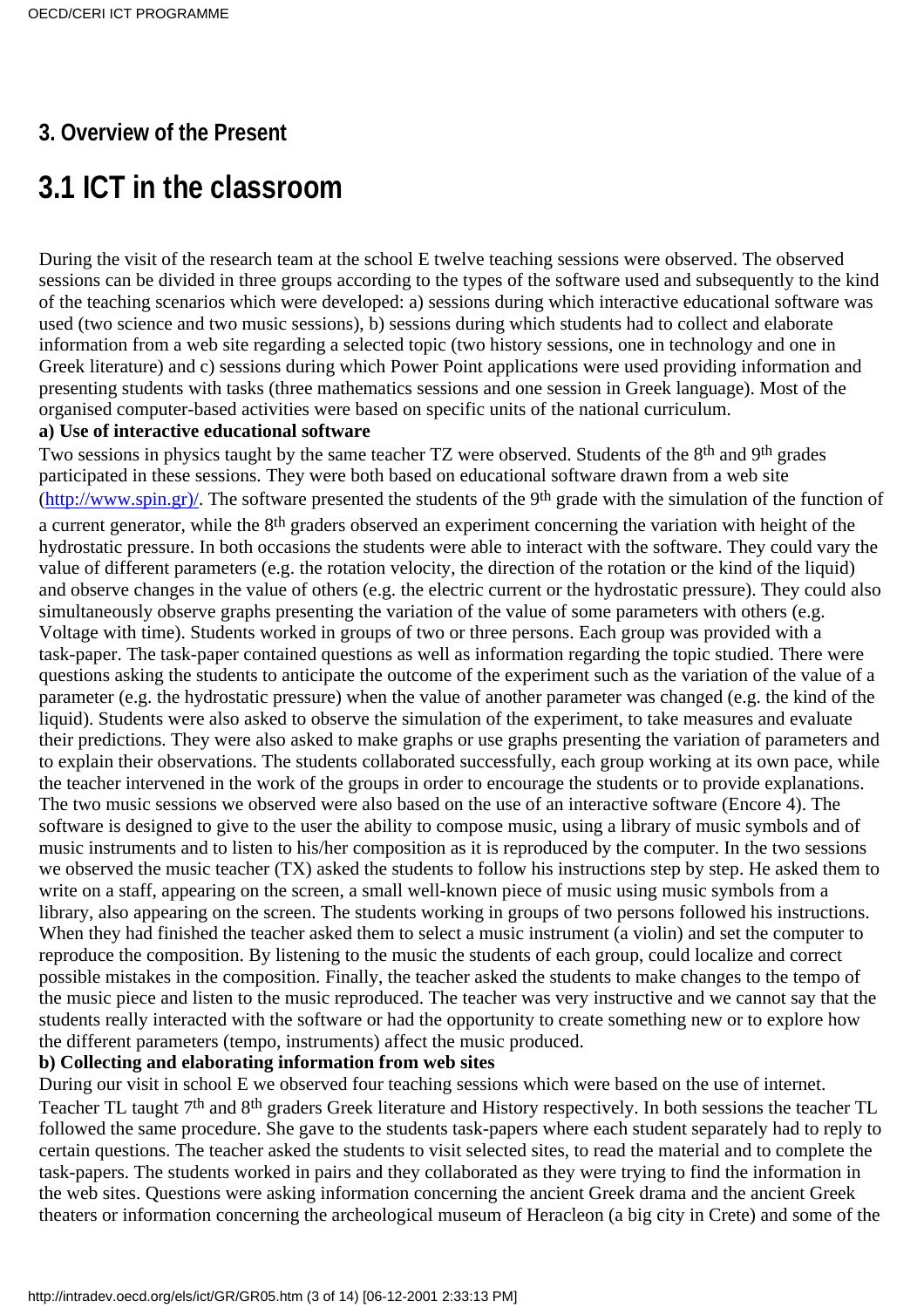findings which are exposed there. Responses to all the questions included in the task-paper could be found in the text contained in the sites. Students did not have to further elaborate the information drawn from the site, they used the computer as an electronic book. At the end some students were asked to read the responses to the class. The teacher just controlled the process and encouraged students or helped them when they asked for her help.

Teacher TM who taught history to 8th graders followed a similar procedure. Again, the teacher selected a web site, the students had to visit the site, read the contained material and answer individually to the questions included in a task-paper. The students collaborated in order to find the responses, which could be found directly in the site with one exception. The last question of the task-paper demanded from the students to relate and synthesize the information collected. However, this question was left as homework. Finally, some of the students were asked to read their answers to the class and to give further clarifications when the teacher asked for.

A less controlled use of internet was observed during a session with the technology class. In this session participated eight of the 7th graders (half of the class) of the Athletic Department of school E. Students work in the computer lab was in the framework of a project undertaken by each student individually. Each student had to write a report using all the information available from various sources regarding the sport of his specialization. The internet was one of the sources of information. In the beginning of the session teacher TB provided the students with a list of web sites where information regarding different sports could be found. Students worked individually. They visited the different sites and spend all the time reading the material and keeping notes in a notebook. Students were allowed to collect all they information they thought they would need without being further instructed. The students were not familiar with the computers operation and they often asked the teacher to help them. A parent was also present who provided technical support to the teacher and helped the students as well.

#### **c) Using Power-point applications**

In these teaching sessions the computers were used to present the students with sequences of pages, developed with the Power point by the teachers. There were pages containing theoretical information, which were followed by others with exercises and problems that the students were asked to solve and to write their responses in task-papers. The teachers strictly controlled the whole process.

We observed four teaching sessions of this kind. Three of them were sessions in mathematics (two by teacher TA and one by TG) and one in Greek grammar (teacher TP). After a short introduction the teachers asked their students to read carefully the information presented on the screen. The teachers gave additional information and emphasized some crucial points. When all the students had read the information, the teachers asked them to press the enter key in order to see the next page. The students were then presented with a task related to the information they had just read. They had, for example, to solve an equation or to analyze syntactically a sentence. Students were not allowed to collaborate but each one had to write his/her answer in the task-paper. When all the students had completed this phase they were asked to press the enter key once more in order to read further information. The session was finished when the students had completed all the tasks in their task-papers. The materials were enriched with colours, graphics and sounds and succeeded in attracting students interest. However, these teaching interventions did not differ from a traditional teacher centered approach.

# **3.2 School communitys perceptions on the use of ICT**

### *The administrator*

The administrator is the key person in the process of ICT integration in the school since he was the one who initiated the idea of the school participation to the project Odysseas. All of the interviewed teachers noted his supportive role in the introduction of innovations in the school culture. His view of ICT focuses on the importance of using modern mediums in the school as a result of the modern technological evolution. *If we see it [ICT use] in relation to the past it is an innovation. But it is also a duty of the new times. You cannot avoid using the mediums that bring the modern times.*

*(Headmaster interview, School E)*

Referring to the objectives of the ICT use he stresses the basic knowledge of informatics and the role internet as an extended source of information.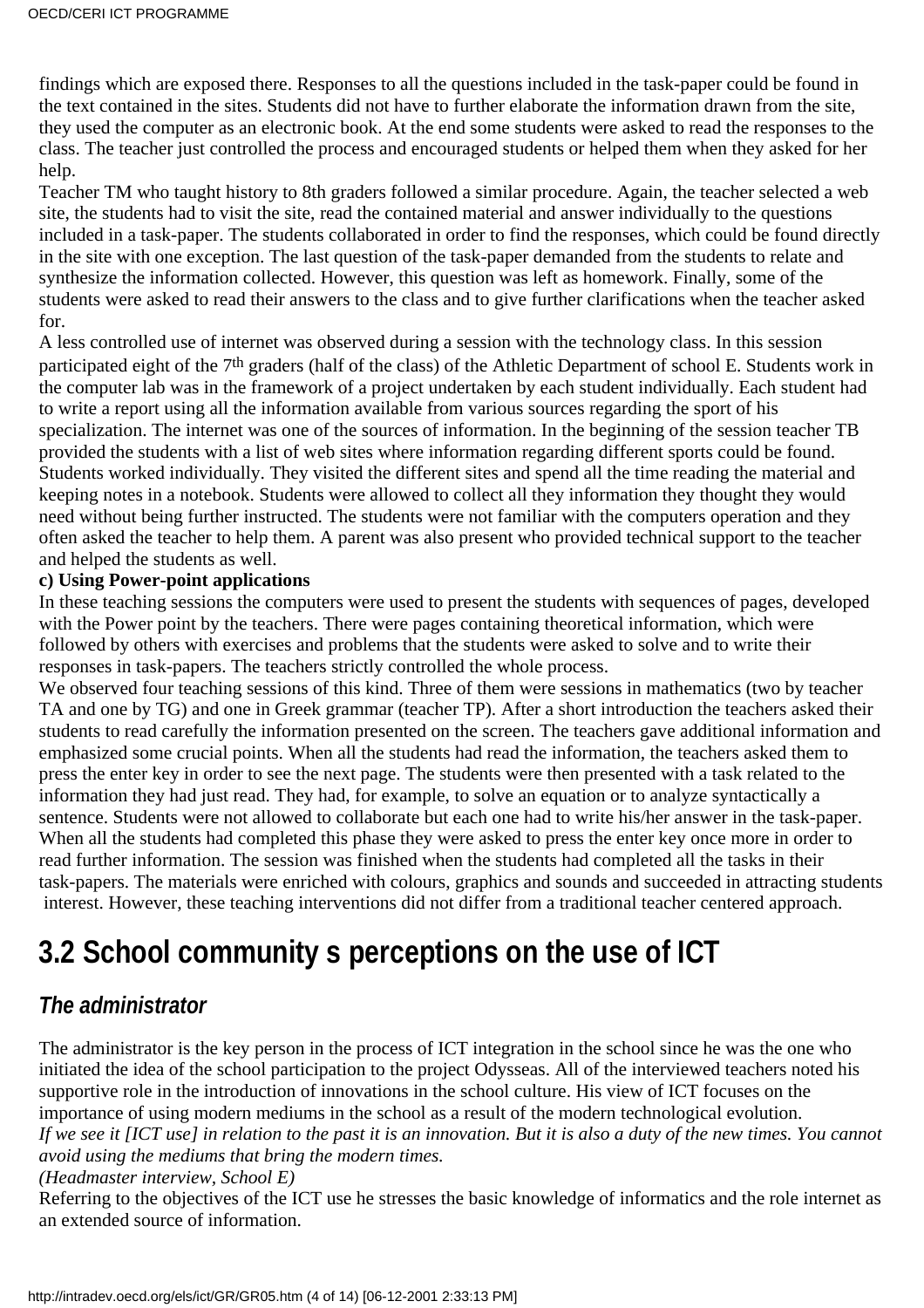*First of all is the acquisition of a basic knowledge of informatics in the context of the Information Technology lesson. Secondly there is an effort to use the internet in the teaching of all the lessons since the use of internet for example suggests a big deposit of information. This can result to a more spherical approximation of the teaching subject. Of course the teacher and the blackbord are irreplaceable. (Headmaster interview, School E) Through the computer the knowledge is extended. There is a much bigger the amount of information. (Headmaster interview, School E)*

The headmaster teaches mathematics and in his interview mentioned of appropriate material adapted to the curriculum of mathematics. As far as the computer role in the teaching of mathematics he seemed to perceive the role of computer as a good representational medium for the presentation of the lesson in the classroom. *Some things must be designed by us. That s because there are not appropriate CDs. There is difficulty in finding material adapted to the school textbook. You can find a cd on equations in general but it is not close to the student s book of mathematics. In the opposite some others seem to be copies of the student s book. (Headmaster interview, School E)*

# *Teachers*

Teacher 1 teaches Science and Technology in the school which does not have to do with informatics. The motivation of her engagement at the computer activities came from the requirements of her lesson in the curriculum. Students need to search for information on topics that are The internet gives the chance to find all those answers by visiting respective sites.

*In my lesson each student chooses one technological topic and he has to collect material on a specific subject and do research. For example how a factory works, what are the responsibilities of each person in the production lines etc. As you understand we need the internet to find the necessary information. No one encyclopedia includes such detailed information on how lets say a refrigerator is made. (Teacher 1)*

The internet is seen as a source of rich information that substitutes the traditional encyclopedias. She doesn t visit the lab systematically but she wishes to do with all of her classes at least two times in the year. It is noticeable that the perception of ICT use is not related to the collaborative work on the lab and students work alone in each computer.

*In the lab everyone works alone. I can do that since I have only the half of a class. I have chosen some sites and cd roms and each child follows my instructions on how to download the necessary material. There are not teams.*

#### *(Teacher1)*

Teacher 2 is a teacher of mathematics. He considers the schools participation to Odysseas project as the starting point for his engagement to ICT use in the teaching of mathematics. He mainly adopts a whole-class teaching with the computer playing the role of the medium by which presents the teaching material to the children in an attractive way using the Power Point. Each activity includes worksheets designed by T2 and pupils are asked to fill the missing answers after reading the examples as well as the points of the theory displayed on the computer. Moreover each answer is favored by a number of units if it is answered correctly.

*It s like a game. When a student sees the keyboard, the screen ... he feels like playing a game and I personally give them points of the theory, an example, and then I ask them ÃżÀ»·ÁÎÿŽ their answers. The first one is usually very easy. So anybody can write something and then continue enthusiastically. Now we are at the beginning. That s why students are asked to work mainly with the worksheet. (Teacher 2)* 

It is noticeable that much emphasis is paid on the technical part of the presentation on the screen that reminds of a multimedia approach.

*I attach sounds, fast movements, colors so as to be attractive to the pupils ... The sound of the gun that follows the answers given by the computer are attached for the pupil s excitement. (Teacher 2)* 

T3 is a teacher of physics. She started going with her classes in the lab this year. She uses the internet as a source of interesting material for her lessons which is used in the classroom accompanied by prepared by herself.

*Last month I downloaded an animation of an experiment based on the law of Laplace. I had also prepared a worksheet. The lesson in one of the classes had bees better than the other. ™ saw what I could do in the future. (Teacher 3)*

As she is at initial stages of ICT integration in the classroom she sees the lesson as a challenge to improve her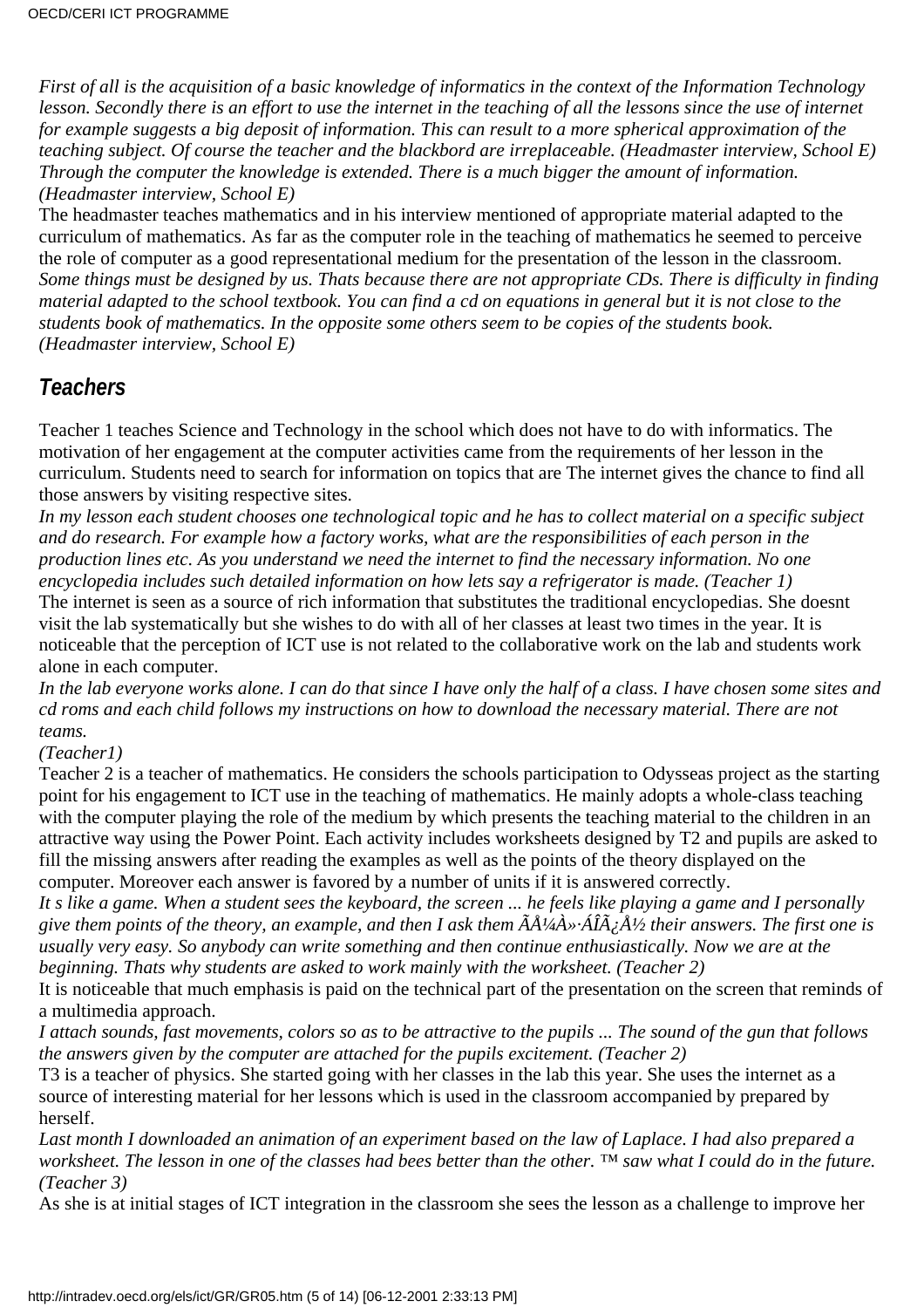level of familiarization with ICT applications in general.

*Now the things that I ask pupils are simple: press this button, click here etc. The worksheet is written by hand. As for myself I see that I have to learn a lot. I have to devote much time for that. Now I can see my ignorance. (Teacher 3)*

Teacher 4 teaches literature in the school. She goes to the lab once a month using mainly the internet for the collection of information of specific sites.

*I usually give pupils a url to find information or to write a text in the Word which may be the results of a research, an example taken from the internet or from the books of our library. Pupils have already collected information on the Dafni monastery which is an important monument in the area. (Teacher 3)* In summary, the majority of teachers are at initial stages of ICT integration in their lessons and they see the

computer as a medium complementary to the lesson in the classroom that gives the ability (a) to select and manipulate information and (b) to represent the traditional teaching material in an attractive way.

### *Students*

Turning to the way students perceive the ICT use, data revealed that students realise the effort of the school to connect computer use with the teaching of other subjects. The interviewees mentioned the different uses of ICT. *Now with the computer I can write my work for the Science and Technology lesson because it is very easy. I can change easily what I want. Moreover, I have some programs for photos processing. (Student 1) We use the computers in the lesson of informatics. In the new lab we did only some things with the Word. But nothing more. Copy, paste etc. (Student 2)*

*We visited a site with the music teacher. We chose some notes to create our own melodies. (Student 3)*

As far the perception of what they are doing, data shows that students realize the purpose of the activities in close relation to the traditional lesson in the classroom. This may have been owed to the fact that except the use of internet- the main part of the lessons were articulated in the form of a presentation with power point accompanied by worksheets.

*I think the computer use breaks the monotony of the blackboard. Sometimes instead of the blackboard we have the computers. We can enjoy many different sounds. It is interesting. (Student 2)*

*We did an experimental lesson in mathematics. Our teacher constructed mathematical formulas and shared worksheets to the teams. We solved the exercises easier, with more pleasure. (Student 2)*

*We get some*  $E(\vec{l}) \rightarrow \mu \vec{A}^3 \pm \vec{A}^2 \pm \hat{A}$  *with questions ... we can read the theory on the screen, firstly the theories and then the questions. We write on the worksheets (Student 4)*

*However, more experienced students expressed their criticism to the way computers were used until now mentioning the insufficiency of this specific use.*

*Computer could be useful for me if I could take information from the internet. Now we are doing a different thing. We do not save information. We ve just had a specific program in one diskette which includes information ... the theory. After the theory we have to solve exercises. We are only looking at that. (Student 4)*

### *Parents*

Turning to the way parents perceive the ICT use, data revealed that all of the interviewees view ICT use of major importance in the modern society. This comes as a result of the changes that have taken place over the years.

*Computers must be intorduced to all of the greek schools without any question. Since we dont ask for the necessity to teach writing and reading we souldn t ask for ICT integration within schools nowdays. (Parent 4 interview)*

*The future of our children would be strongly related to the use of computers. (Parent 3 interview)*

As far as the ICT use in the school all parents seem to consider important just the fact that computers are used within the site. All of them were informed that their kids are taught Information Technology, since the subject is presented in the school schedule. Moreover they are informed that school is at the beginning of ICT integration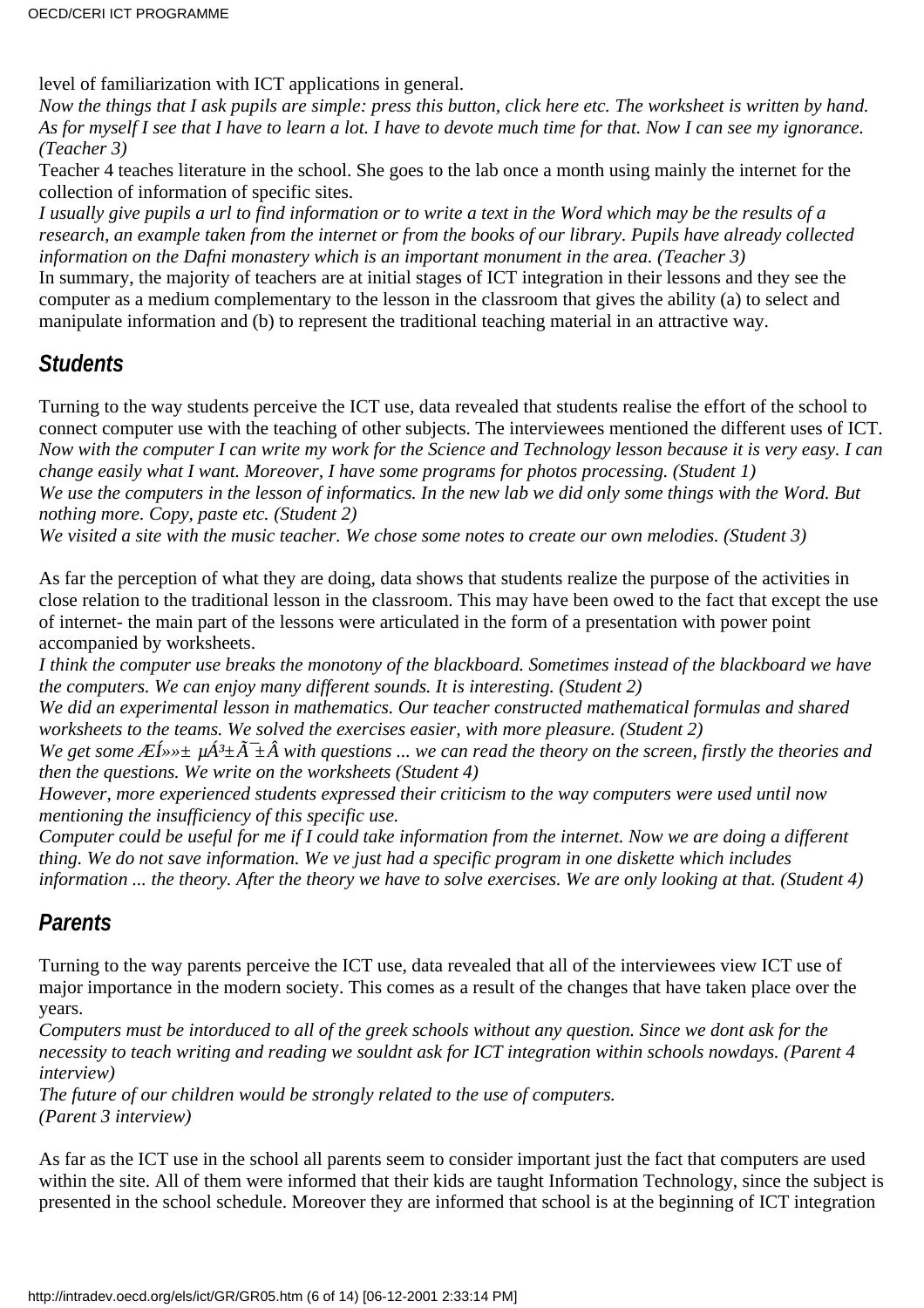to the teaching of other subjects.

*The school is at the beginning of the computer introduction except the lesson of informatics. Some of the teachers have already given lessons with computers and they receive training on them. There is a special room for that. I think this is the most promising thing for the future. (Parent 3)*

*Once a week they [students] are taught informatics and then they go to the lab with teachers of other school subjects. (Parent 1)*

Additionally, three of the four interviewees have a computer at home or at their offices and declared that their children spend a lot of time working with them. They realise that their kids do use computer at home to prepare their homework. Talking on how their children use computers at home seemed to view the computer mainly as a tool for accessing and processing information.

*My son uses [the computer] a lot especially for the preparation of his work in the Information Technology. They have a topic and try to find information on the internet ... He sees the computer as a medium that gives easy access to the information. (Parent 2)*

*She uses the computer at home when he needs to create tables, to write her work for Science and Technology. (Parent 1)*

Two of the parents (P2 and P4) who are engaged professionally with ICT were aware of the fact that the informatics lesson takes place in the old lab with computers while the others in the new lab of Odysseas. In their interviews both stressed that the use of the old lab is confusing for the students. P2 have also taken an active role in the technical support of the school. He participates in the construction of the school home-page and helps teachers to create their presentations with Power Point.

*The computers on which they work in the informatics lesson are very old. The modern operational systems do not have any relation with them. That s confusing for the children. (Parent 2)* 

*On the technical part I can offer my help. Now we are constructing the home-page of the school. We are also trying to find interactive software ... not only to create presentations. (Parent 2)*

*The old lab of the school is old-fashioned. This is the technology of the early nineties. A passive system. (Parent 4)*

As far as the relation of ICT use to educational innovation parents seemed to recognize that ICT use suggests an innovation itself just because the computers are used in the lesson. This was based on the perception of new technology as a vehicle for access to information or as a medium for an effective completion of the homework (easier writing, better representation of the data etc.)

# **4. Main hypotheses**

In what follows we will discuss the main hypotheses of the study in the light of the empirical evidence that have been presented in the preceding sections.

#### *Technology is a strong catalyst for educational innovation and improvement especially when World* 1. *Wide Web is involved.*

Teachers used a variety of ICT tools in their practice. The computer use, however, was not in the most cases a catalyst for educational innovation, but a modern multidynamic teaching aid and information resource that enriched teaching. Some of the teachers used a power point application to develop tutorials for their students on specific teaching units. There was a linear sequence and students were mostly observing activities. Some of the teachers used the Internet and gave the opportunity to their students to look for information on the specific teaching units they taught. Teachers also used educational software. However, all except one teacher did not escape the traditional teacher centred teaching model, where the teacher has the central role in learning that focuses on the product and not on the process of learning

#### *The diffusion of the innovation/improvement (and therefore of ICT) followed the traditional diffusion* 1. *pattern for innovations, as outlined by Rogers (1995).*

School E introduced the use of ICT in the school participating in the national project Odysseas, since the Headmaster of the school and the most of the teachers at that time were willing to implement pilot computer based lessons. The school fought for its participation since many schools also claimed participation. As in all schools that participate in the project Odysseas, the involvement of the teachers was by no sense obligatory, and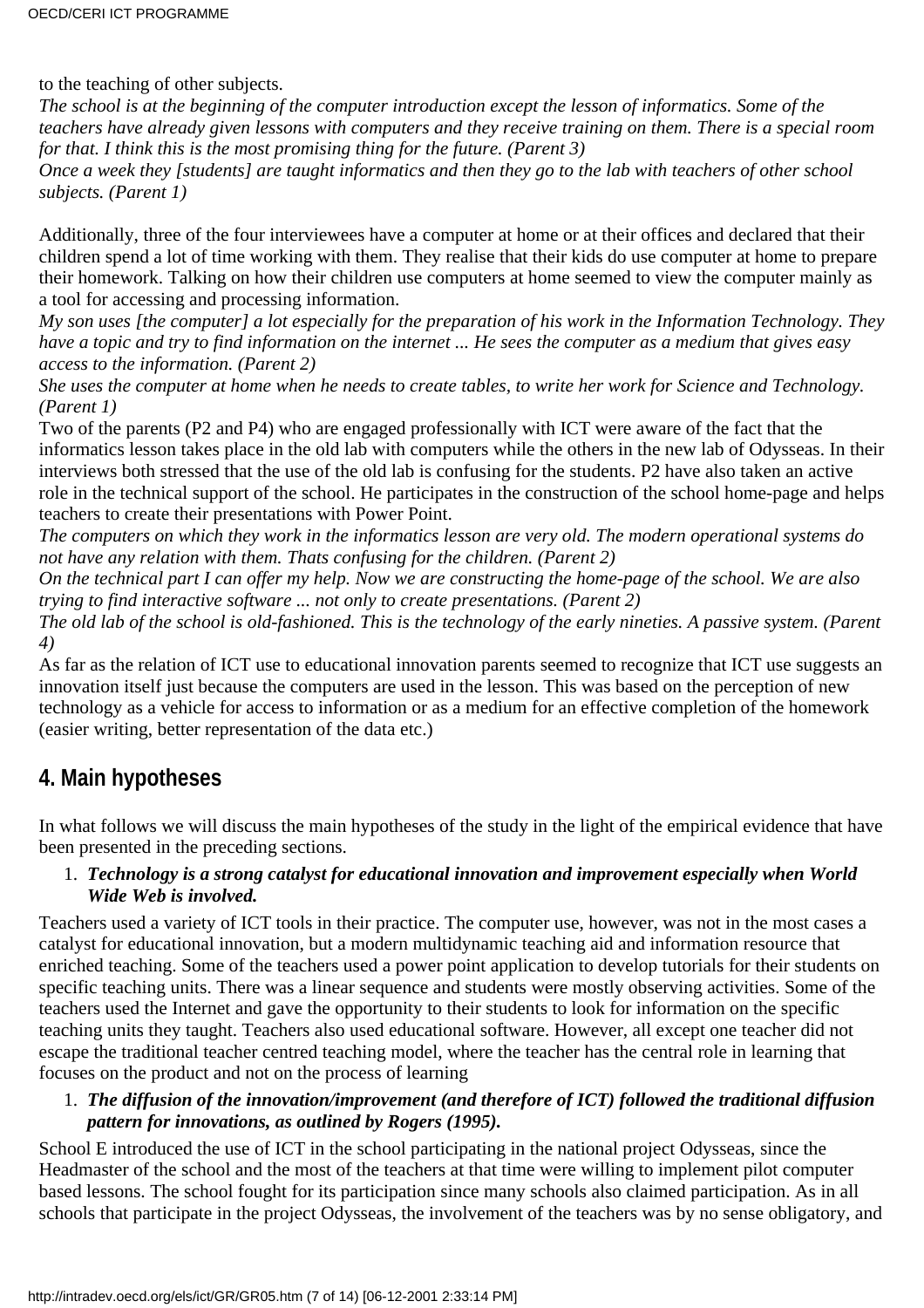there was no specific school policy related to the aims of the computer-based activities or specific subjects for ICT to be used. It was up to interested teachers to get involved and use ICT in their teaching. It is still the interested teachers who use ICT in their teaching. However, there is a very positive climate in the school in relation to the use of ICT in teaching. The Head of the school is very supportive and encourages all teachers to use computers into their teaching. Teacher training has been organised and takes place regularly each week for all interested teachers. In parallel, a person responsible for provision of technical support has been positioned. He also helps teachers in the lab when teaching. Finally, strong parents involvement and support not only helps teachers with the preparation of their lessons, but also encourages them to use computers in the sense that they acknowledge their effort. It had to be highlighted though that the effort of the school to introduce ICT use in Greek schools is very recent. Teachers have a long way to go with the use of ICT, but they surely have made the first most important steps.

### *Successful implementation of ICT depends mostly upon staff competence in the integration of ICT into* 1. *instruction and learning.*

As already mentioned, most of the teachers that used ICT in their teaching enriched their teaching by giving the opportunity to their students to use modern multidynamic tools. There was a very positive climate in the school in relation to the computer use and all the school community tried hard to integrate them into the different curriculum subjects. The presence of technical support in the lab during the lesson ensured unobstructed implementation of the computer-based activities and the ongoing in-service training encouraged teachers to get involved with ICT use. However, most of them did not manage to shift their students learning to student centred approaches. It will need more time for the teachers to reflect on these first try outs and move forward to the next step of using the computer to upgrade their own teaching objectives. Moreover, it will need more support on the pedagogical issues of using ICT and development of communication networks between teachers to exchange ideas and share activities.

# **5. Projection to the future**

Our judgments about how likely it is that the school s accomplishments will remain are based on different factors.

#### **How well is the innovation integrated into the workings of the site.**

The introduction of ICT in the school is very recent. However, a positive climate for the computer use in teaching has been developed within the school community. The Head teacher is very positive for the use of ICT in the school, teachers who use ICT are very enthusiastic about its potential in their teaching, students expressed their interest as well as motivation in using computers in the classroom, and involved parents support the effort wherever they can. In parallel, teachers are provided with long term in-service training on computers use as well as on its use in teaching of different curriculum subjects, and a person responsible to provide technical help has been positioned in the school. It seems that the school has made the most important steps towards the integration of computers into teaching: that is a kick off start. There is no evidence to suggest that this effort will end. By contrast, the favourite climate developed by the early users in combination with the supportive school environment seems that it will lead to further exploration of ICT use in the classrooms.

### **What are the future plans of the school about the continuation of the ICT use.**

The school has just started his adventure on the ICT use in teaching. It has still a long way to go. It seems that more teachers will get involved in time with the project and more uses of ICT will be explored with experience. **Whether the financial and other support to the innovation has been assured.**

As declared by the project team, the first schools that participated in the project will continue to get technical but also educational support. In this case, there is no reason to suggest that the school will face such kind of problems.

#### **What do the administration, the staff, the students and parents think about the use of ICT.**

As discussed previously, all the members of the school community expressed positive opinions about the ICT use. Moreover, they have started to develop a core team of interested computer users that will lead more teachers to join the effort.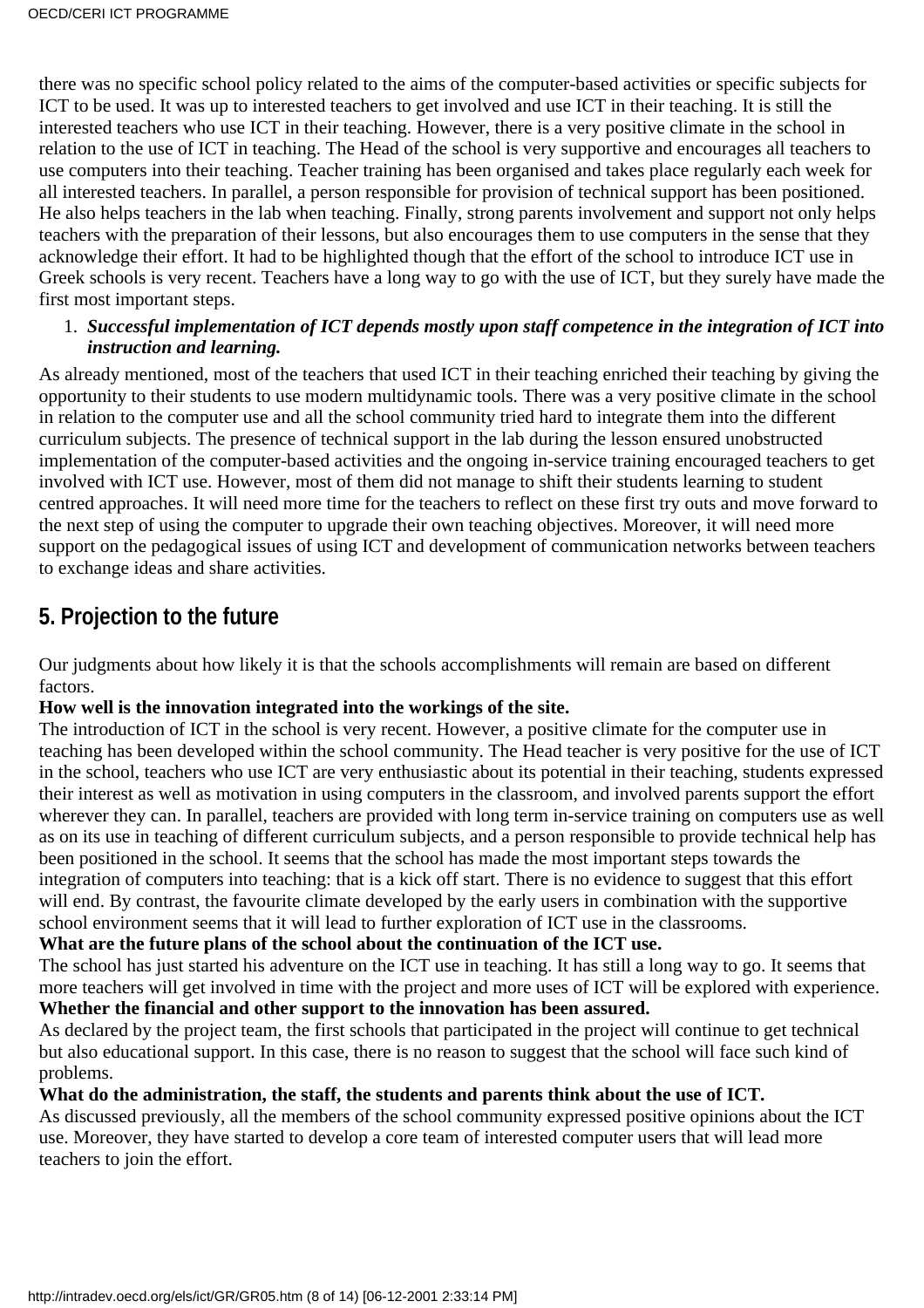# **APPENDIX A**

Consistent with the methodology described in the Workbook for Organisational Case Studies (OECD/CERI) a short-term explanatory case study has taken place in the school in order to compile a corpus of information that would allow a rich description of the ICT integration within the site. The data collection was completed in a four-day visit of the four researchers who participate in the ICT team of the Center for Educational Research. Classroom observations were conducted in the school as well as interviews with the staff. The purpose of classroom observations was (a) to validate how ICT is used in the lessons and (b) to gather evidence for how lessons are taught. The overall time of observation was 12 sessions of 45 minutes. The scheduling of the observations in school E shown at the Table 1 - was arranged in collaboration with the head master nearly one week before the visit.

| <b>Teacher</b> | <b>Subject</b>          | Grade         | <b>Number of</b> | <b>ICT</b> use            |
|----------------|-------------------------|---------------|------------------|---------------------------|
|                |                         |               | observations     |                           |
| T <sub>1</sub> | Technology              | A             |                  | Internet                  |
| T <sub>2</sub> | Mathematics             | A             |                  | <b>Power Point</b>        |
| T <sub>2</sub> | <b>Mathematics</b>      | B             |                  | <b>Power Point</b>        |
| T <sub>3</sub> | Physics                 | B             |                  | Educ. Software-Simulation |
| T <sub>3</sub> | Physics                 | $\mathcal{C}$ |                  | Educ. Software-Simulation |
| T <sub>4</sub> | <b>Greek Literature</b> | $\mathsf{C}$  |                  | Internet                  |
| <b>T4</b>      | <b>History</b>          | A             |                  | Internet                  |
| T <sub>5</sub> | Greek Language          | A             |                  | <b>Power Point</b>        |
| T <sub>6</sub> | Music                   | B             |                  | Educ. Software            |
| T <sub>6</sub> | Music                   | $\mathsf{C}$  |                  | Eeduc. Software           |
| T7             | <b>History</b>          | B             |                  | Internet                  |
| T <sub>8</sub> | Mathematics             | $\mathsf{C}$  |                  | <b>Poewr Point</b>        |

Table 1: Classroom observation plan

For the observational data collection one video-camera was used - occasionally moving to capture instances of the classroom atmosphere. Concurrently with the video-recordings, observation notes have been taken describing the overall classroom activity and focusing on potentially significant details and episodes in teacher practice, student groupwork and student communication. During our visits to the school 14 interviews were conducted: 1 with the head master, 4 with teachers (one not engaged in the ICT use), 4 with students, 4 with parents and 1 with the technical support specialist. The average time of each interview is shown at the Table 2.

| <b>Interviewee</b>   | Time (min.) |
|----------------------|-------------|
| Head master          | hl          |
| Teachers             | 50          |
| Parents              |             |
| <b>Students</b>      | 30          |
| Technical specialist |             |

Table 2: Average interview time

Background data was also collected (i.e. students written presentations of their work) that served as complementary information to the video-recordings and observation notes, which formed the main corpus of our observational data. Verbatim transcriptions of all interviews were made.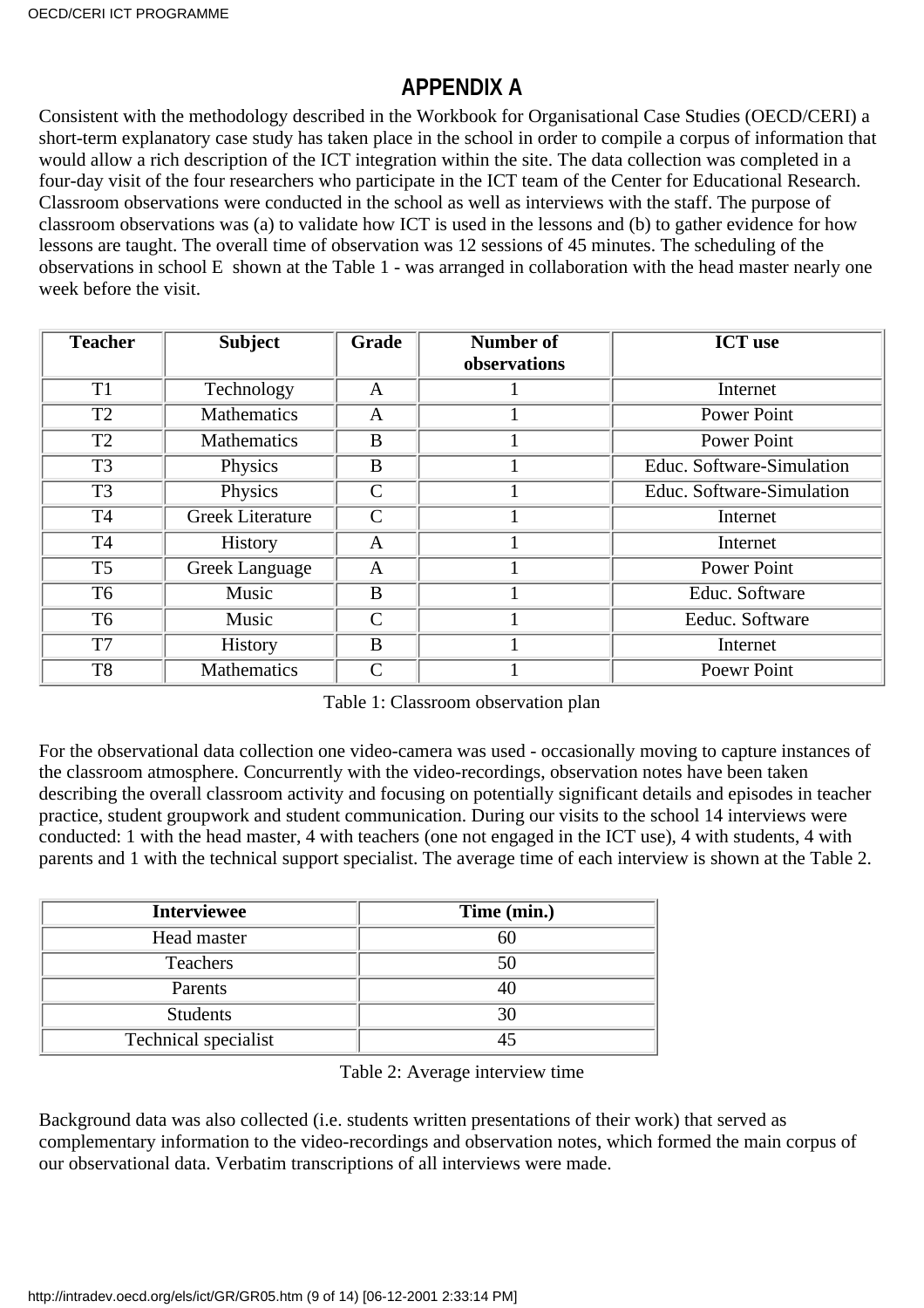### **APPENDIX B**

| Table 1. Familiarisation of teachers with computer applications                  |                            |                    |                             |                           |  |  |
|----------------------------------------------------------------------------------|----------------------------|--------------------|-----------------------------|---------------------------|--|--|
| How comfortable are you with<br>using a computer to do each of<br>the following? | <b>Very</b><br>comfortable | <b>Comfortable</b> | Somewhat<br>comfortable     | Not at all<br>comfortable |  |  |
| 1. write a paper                                                                 | $\overline{2}$             | 8                  |                             | $\overline{0}$            |  |  |
| search for information on<br>the World Wide Web<br>(WWW)                         |                            |                    | 4                           | 5                         |  |  |
| 1. create and maintain web<br>pages                                              | $\overline{0}$             | $\overline{0}$     | 3                           | 8                         |  |  |
| 1. use a data base                                                               |                            | $\overline{0}$     | 7                           | 3                         |  |  |
| 1. develop a data base                                                           | $\Omega$                   |                    | $\overline{2}$              | $\theta$                  |  |  |
| 1. send and receive an e-mail                                                    |                            | 3                  | $\mathcal{D}_{\mathcal{L}}$ | 5                         |  |  |
| 1. write a program                                                               | $\overline{0}$             | 4                  |                             | 6                         |  |  |
| 1. draw a picture or a diagram                                                   | $\Omega$                   | 5                  | 3                           | 3                         |  |  |
| 1. present information (e.g. use)<br>Power Point or equivalent)                  |                            | 4                  | 3                           | 3                         |  |  |

# **Table 2. Importance of computer-related skills for teaching**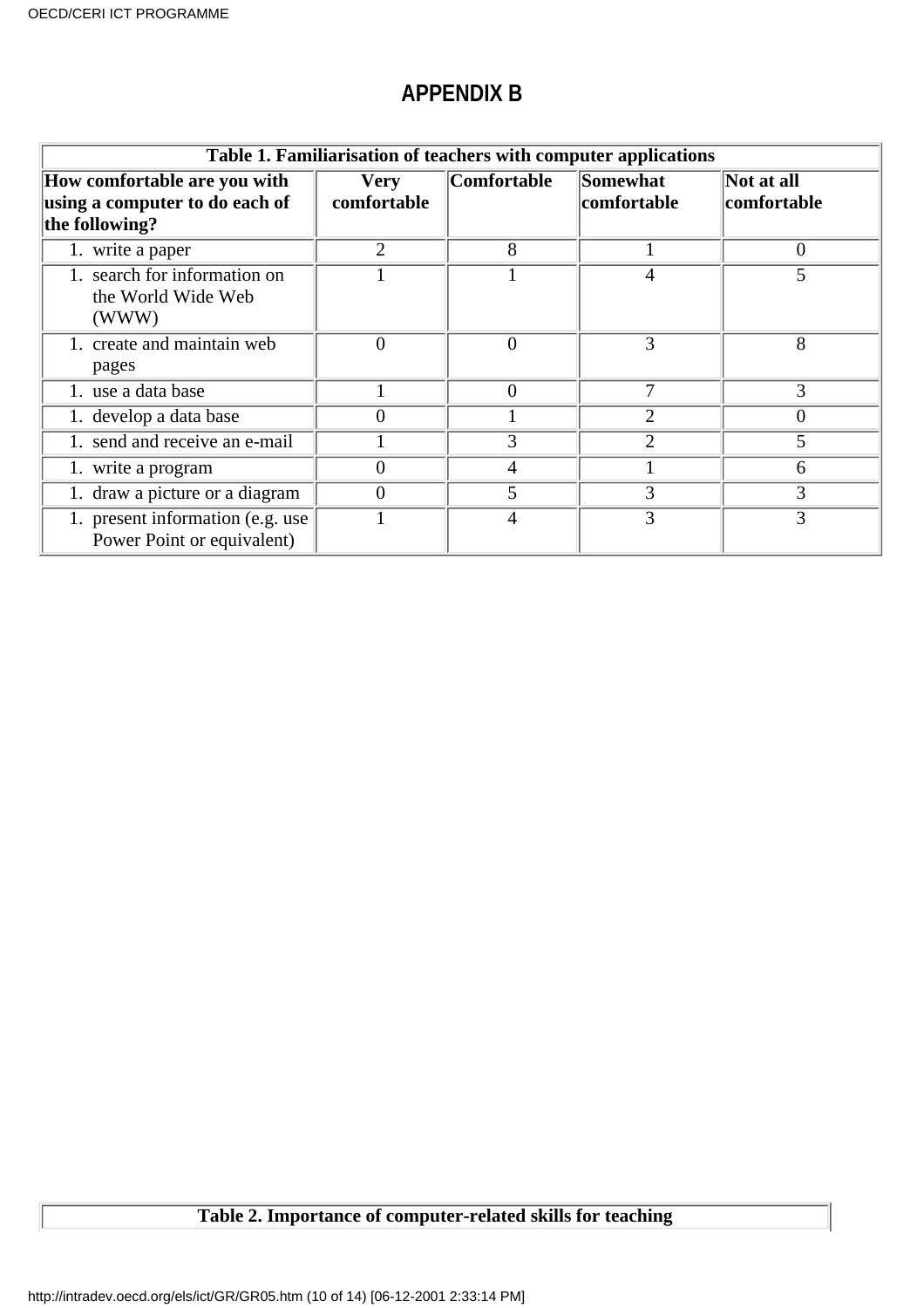| How important is each of the<br>following computer-related<br>skills for your teaching? | <b>Very</b><br>important | Important      | So-so                 | Not important<br>at all |
|-----------------------------------------------------------------------------------------|--------------------------|----------------|-----------------------|-------------------------|
| 1. write a paper with a word<br>processor                                               | 4                        | 7              | $\Omega$              | $\overline{0}$          |
| 1. search for information on<br>the WWW                                                 | 3                        | 6              |                       |                         |
| 1. create web pages                                                                     | $\overline{2}$           | 3              | $\overline{4}$        | 4                       |
| 1. use a data base                                                                      | 3                        | 7              | $\Omega$              |                         |
| 1. develop a data base                                                                  |                          |                |                       | 2                       |
| 1. send and receive an e-mail                                                           | っ                        | 4              |                       | 4                       |
| 1. write a program                                                                      |                          | 6              | $\overline{2}$        | $\overline{2}$          |
| 1. draw a picture or a<br>diagram                                                       | $\overline{2}$           | 6              |                       | $\overline{2}$          |
| 1. present information (e.g.<br>use Power Point or<br>equivalent)                       | 5                        | $\overline{4}$ | $\mathcal{D}_{\cdot}$ | $\theta$                |

| Table 3. Frequency of use of computer applications by the students                                                    |                                      |                                       |                          |              |           |
|-----------------------------------------------------------------------------------------------------------------------|--------------------------------------|---------------------------------------|--------------------------|--------------|-----------|
| During the past school year, how often<br>did your students on average do the<br>following for the work you assigned? | <b>Several</b><br>times each<br>week | <b>Several</b><br>times each<br>month | A few<br>times a<br>year | <b>Never</b> | No answer |
| 1. use the World Wide Web                                                                                             | $\left( \right)$                     |                                       | 3                        |              |           |
| 1. create web pages                                                                                                   | $\Omega$                             | $\overline{0}$                        | 0                        | 10           |           |
| 1. send and receive an e-mail                                                                                         | 0                                    | $\theta$                              | $\overline{2}$           | 8            |           |
| 1. use a word processing program                                                                                      | 0                                    |                                       | 5                        | 4            |           |
| 1. use a computer to play games                                                                                       | $\overline{2}$                       | $\theta$                              | 0                        | 8            |           |
| 1. use a spreadsheet                                                                                                  | $\Omega$                             | $\overline{2}$                        |                          | 8            |           |
| 1. use a graphics program                                                                                             | 0                                    |                                       | 3                        | 6            |           |
| 1. join in an on-line forum or chat room                                                                              | 0                                    | $\theta$                              | $\theta$                 | 10           |           |
| 1. use a presentation program (e.g.<br><b>Power Point</b>                                                             | 0                                    |                                       |                          | 8            |           |
| 1. use an instructional program<br>(including simulations)                                                            | 0                                    | $\theta$                              | $\theta$                 | 10           |           |
| 1. other computer uses (specify)                                                                                      |                                      | $\theta$                              | $\theta$                 | $\theta$     | 11        |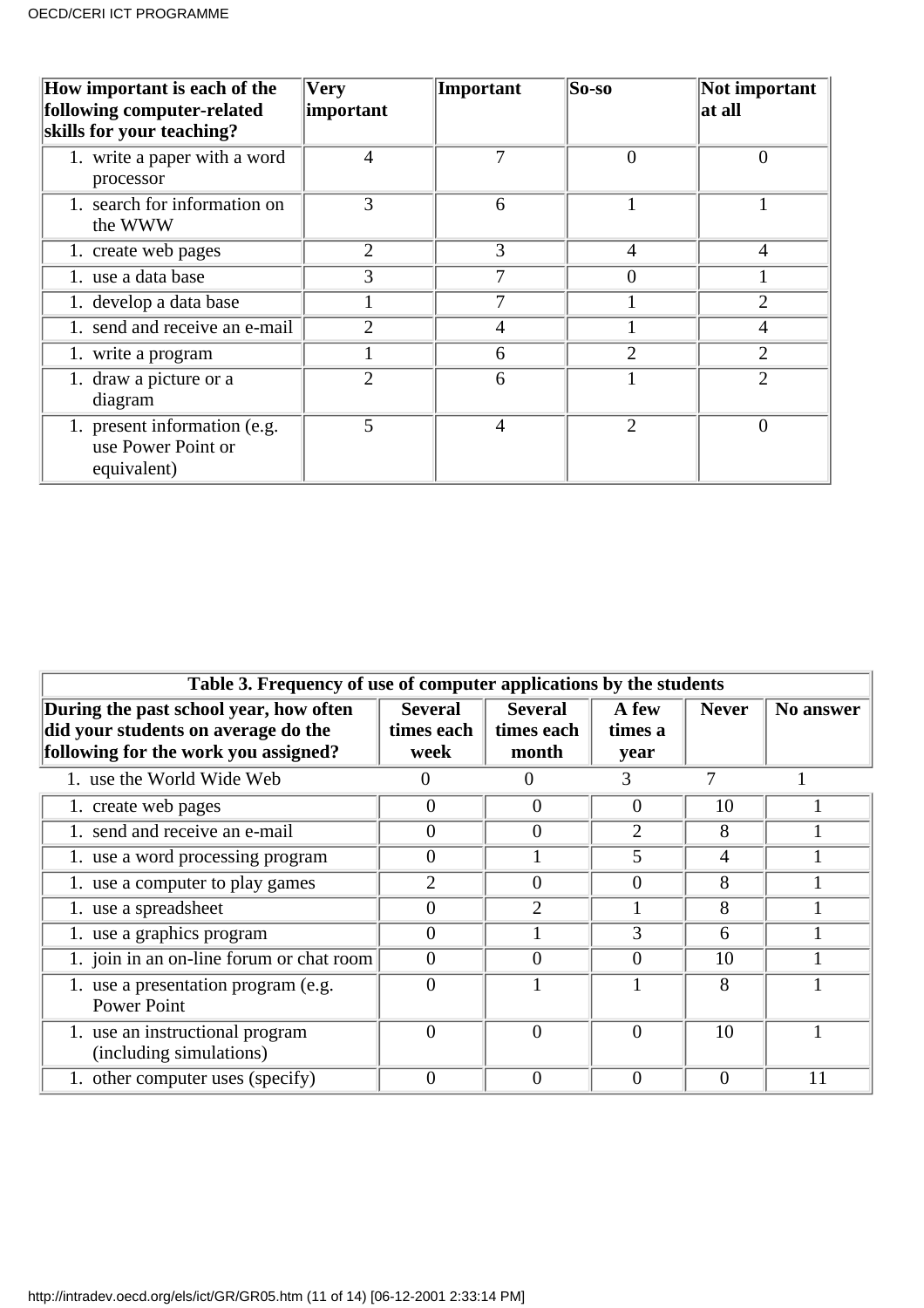| Table 4. Teachers ability to use computers                                        |      |      |             |           |  |
|-----------------------------------------------------------------------------------|------|------|-------------|-----------|--|
|                                                                                   | Good | Fair | <b>Poor</b> | No answer |  |
| $\parallel$ 30. How would you<br>$\ $ rate your ability to use<br>$\ $ a computer |      |      |             |           |  |

| Table 5a. Experiences and policies concerning ICT                                                                            |     |                |  |  |  |
|------------------------------------------------------------------------------------------------------------------------------|-----|----------------|--|--|--|
|                                                                                                                              | use |                |  |  |  |
| Answer questions 31-38 based on<br>experiences or policies from the last school<br> year                                     | Yes | N <sub>0</sub> |  |  |  |
| 31. Was student computer use ever evaluated<br>for grading?                                                                  |     | 10             |  |  |  |
| 33. Did you create or modify a Web site with<br>any of the classes that you taught?                                          |     | 10             |  |  |  |
| 37. Did you participate as a student or<br>instructor in a virtual course through the<br>Internet/WWW?                       |     | 10             |  |  |  |
| 38. Did you involve your students in<br>collaborative learning over the<br>Internet/WWW with students from other<br>classes? |     | 10             |  |  |  |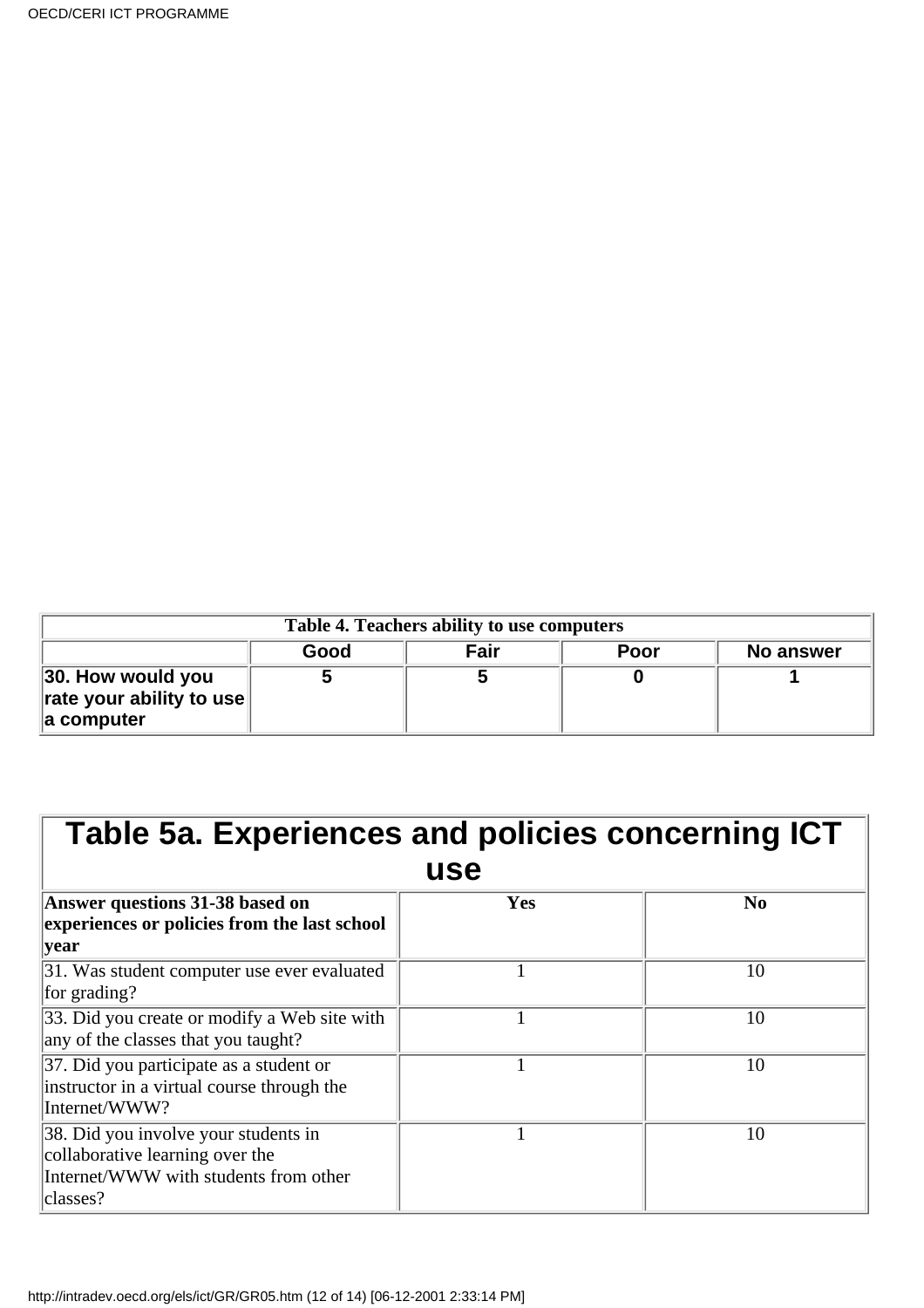| Table 5b. Experiences and policies concerning ICT<br>use (continued)                                         |                 |                                      |                          |           |  |
|--------------------------------------------------------------------------------------------------------------|-----------------|--------------------------------------|--------------------------|-----------|--|
| Answer questions 31-38 based on<br>experiences or policies from the last $\parallel$<br>school year          | No restrictions | $\sqrt{\text{Some}}$<br>restrictions | Designated<br>sites only | No answer |  |
| 32. If you assigned WWW searching,<br>how much freedom did you allow<br>students in locating sites to visit? |                 |                                      |                          |           |  |

| Table 5c. Experiences and policies concerning ICT use (continued)                                       |     |             |             |                    |           |
|---------------------------------------------------------------------------------------------------------|-----|-------------|-------------|--------------------|-----------|
| Answer questions 31-38 based on<br>experiences or policies from the last<br>school year                 | All | <b>Most</b> | <b>Some</b> | <b>Very little</b> | No answer |
| 34. What portion of the computer use in<br>your classes was directly related to the<br>course content?  |     |             |             |                    |           |
| $\vert$ 35. What portion of the computer use that<br>you assigned was done by students<br>individually? |     |             |             |                    |           |

| Table 5d. Experiences and policies concerning ICT |                |         |                |             |       |                |
|---------------------------------------------------|----------------|---------|----------------|-------------|-------|----------------|
| use (continued)                                   |                |         |                |             |       |                |
| <b>Answer questions 31-38 based Almost</b>        |                | Several | <b>Several</b> | $\ A\>$ few | Never | $\mathbf{N_0}$ |
| on experiences or policies                        | $\ $ every day | times a | times a        | times a     |       | $ $ computer   |
| from the last school year                         |                | week    | month          | year        |       |                |

| trom the last school year      | week | $\blacksquare$ month | vear |  |
|--------------------------------|------|----------------------|------|--|
| 36. If you have a computer at  |      |                      |      |  |
| home, how often did you use it |      |                      |      |  |
| for preparing for teaching?    |      |                      |      |  |

| Table 6a. Computer use for communication                                          |     |    |  |  |
|-----------------------------------------------------------------------------------|-----|----|--|--|
|                                                                                   | Yes | No |  |  |
| 39. Are you currently using<br>technology to collaborate with<br>lother teachers? |     |    |  |  |

| <b>Table 6b. Computer use for communication</b><br>(continued) |              |        |       |             |  |  |
|----------------------------------------------------------------|--------------|--------|-------|-------------|--|--|
|                                                                | More than 12 | $6-11$ | $1-5$ | <b>None</b> |  |  |